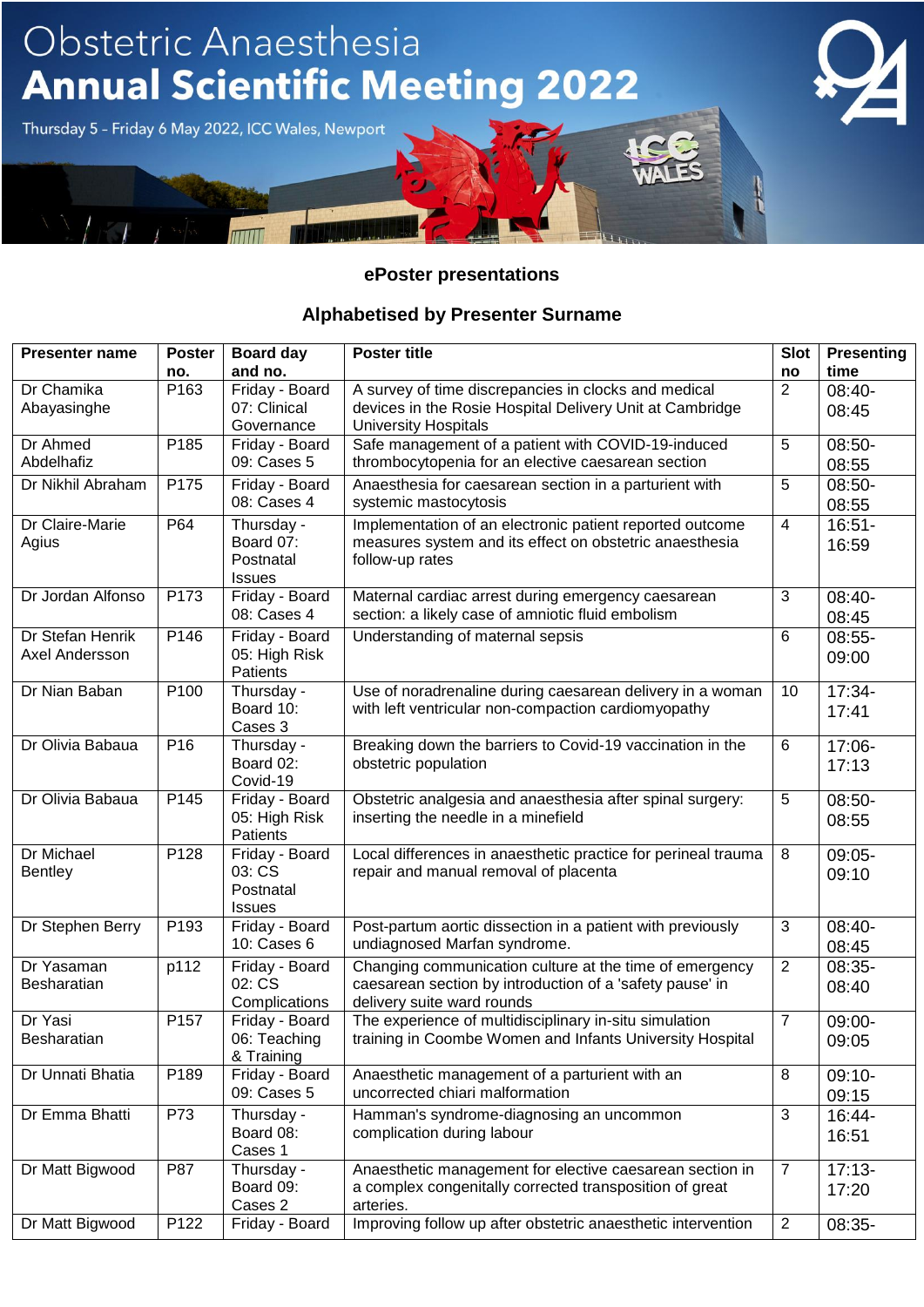|                                                  |                 | 03: CS<br>Postnatal                                    |                                                                                                                                                            |                 | 08:40              |
|--------------------------------------------------|-----------------|--------------------------------------------------------|------------------------------------------------------------------------------------------------------------------------------------------------------------|-----------------|--------------------|
|                                                  |                 | <b>Issues</b>                                          |                                                                                                                                                            |                 |                    |
| Dr Lauren Borg<br>Xuereb                         | P188            | Friday - Board<br>09: Cases 5                          | Anaesthetic management of a parturient with DAO enzyme<br>deficiency, postural orthostatic tachycardia syndrome and<br>joint hypermobility.                | $\overline{7}$  | 09:05-<br>09:10    |
| Dr Lisa Bouras                                   | P <sub>20</sub> | Thursday -<br>Board 02:<br>Covid-19                    | "Out of severe COVID in peripartum women"                                                                                                                  | 10              | 17:34-<br>17:41    |
| Dr Khalid<br>Boussouara                          | P137            | Friday - Board<br>04: Labour<br>Analgesia 2            | Management of re-sited epidural catheters following<br>recognised accidental dural puncture                                                                | $\overline{7}$  | 09:00-<br>09:05    |
| Dr Henry Boyle                                   | P <sub>4</sub>  | Thursday -<br>Board 01: Pick<br>of Posters             | What's happening to my baby? Improving mother's<br>experience in obstetric theatres with a simple baby video<br>monitor device                             | $\overline{4}$  | $16:51-$<br>16:59  |
| Dr Rachael Boyle                                 | P133            | Friday - Board<br>04: Labour<br>Analgesia 2            | Accidental dural puncture during epidural blood patch: what<br>happens next? A national survey                                                             | 3               | 08:40-<br>08:45    |
| Dr Charlotte<br><b>Brathwaite-Shirley</b>        | P134            | Friday - Board<br>04: Labour<br>Analgesia 2            | Scan here! Improving delivery of labour analgesia<br>information through QR codes                                                                          | 4               | 08:45-<br>08:50    |
| <b>Dr Charlotte</b><br><b>Brathwaite-Shirley</b> | P135            | Friday - Board<br>04: Labour<br>Analgesia 2            | A place for everything and everything in its place: improving<br>re-stocking of the epidural trolley                                                       | $5\phantom{.0}$ | 08:50-<br>08:55    |
| Dr Malcolm Broom                                 | P <sub>54</sub> | Thursday -<br>Board 06:<br>Service &<br>Sustainability | Precision of diagnostic terminology in Placenta Accreta<br>Spectrum: a scoping review                                                                      | $\overline{4}$  | $16:51-$<br>16:59  |
| Dr Malcolm Broom                                 | P164            | Friday - Board<br>07: Clinical<br>Governance           | Audit of anaesthetic chart documentation in obstetrics                                                                                                     | 3               | 08:45-<br>08:50    |
| Dr Neil Brown                                    | P <sub>13</sub> | Thursday -<br>Board 02:<br>Covid-19                    | Following the data - what have we learned from obstetric<br>cases of the delta variant in Glasgow?                                                         | 3               | 16:44-<br>16:51    |
| Dr Neil Brown                                    | P <sub>14</sub> | Thursday -<br>Board 02:<br>Covid-19                    | Vaccine uptake in the obstetric population - too little too<br>late?                                                                                       | $\overline{4}$  | $16:51 -$<br>16:59 |
| Dr Neil Brown                                    | P <sub>15</sub> | Thursday -<br>Board 02:<br>Covid-19                    | Comparing the Delta and Omicron waves - are calmer<br>waters ahead?                                                                                        | 5               | 16:59-<br>17:06    |
| Dr Amy Cardwell                                  | P <sub>53</sub> | Thursday -<br>Board 06:<br>Service &<br>Sustainability | Elective caesarean section risk scoring at booking - is there<br>a correlation with theatre time?.                                                         | 3               | 16:44-<br>16:51    |
| Dr Linda Chan                                    | P172            | Friday - Board<br>08: Cases 4                          | A case of disseminated intravascular coagulation as an<br>atypical presentation of amniotic fluid embolism                                                 | 2               | 08:35-<br>08:40    |
| Dr Arabella<br>Chapman                           | P183            | Friday - Board<br>09: Cases 5                          | Parafalcine subdural haemorrhage after accidental dural<br>puncture; a reminder to consider alternative differentials for<br>post dural puncture headaches | 3               | 08:40-<br>08:45    |
| Dr King Hay<br>Cheong                            | P <sub>10</sub> | Thursday -<br>Board 01: Pick<br>of Posters             | Management and Investigation pathway for Suspected ACS<br>in Pregnancy                                                                                     | 10              | 17:34-<br>17:41    |
| Dr King Hay                                      | P127            | Friday - Board                                         | New caesarean section analgesia guide: repeat post                                                                                                         | $\overline{7}$  | 09:00-             |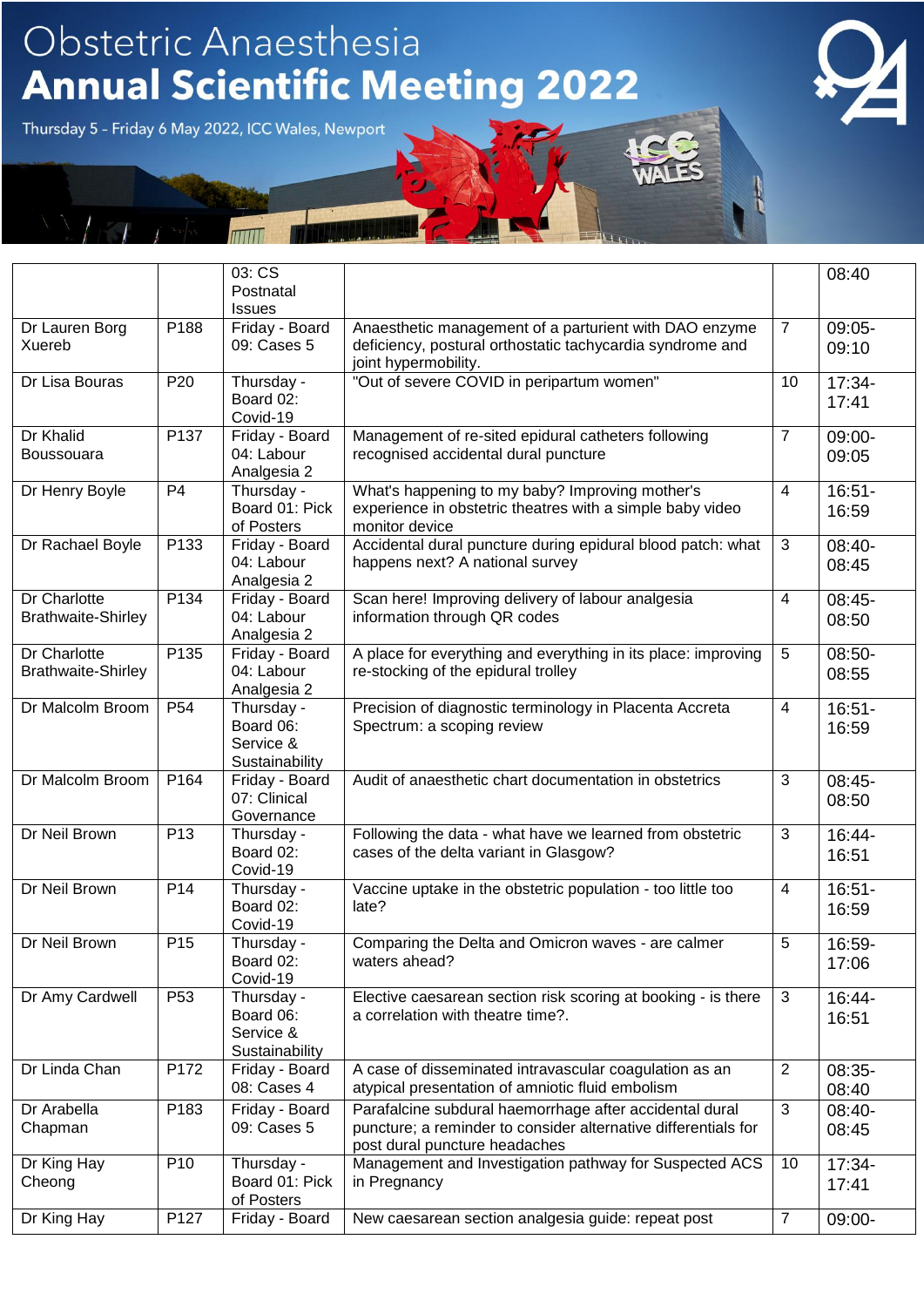| Cheong                       |                 | 03: CS<br>Postnatal<br><b>Issues</b>                       | implementation maternal survey                                                                                                                               |                 | 09:05              |
|------------------------------|-----------------|------------------------------------------------------------|--------------------------------------------------------------------------------------------------------------------------------------------------------------|-----------------|--------------------|
| Dr Tracey<br>Christmas       | P48             | Thursday -<br>Board 05: CS<br>technique &<br>complications | The impact of pain after caesarean section and the<br>potential benefit of being a doctor-patient confers on the<br>patient experience                       | $6\phantom{1}6$ | $17:20 -$<br>17:27 |
| Dr Tracey<br>Christmas       | P136            | Friday - Board<br>04: Labour<br>Analgesia 2                | Remifentanil patient-controlled analgesia (PCA): a service<br>evaluation in a tertiary hospital                                                              | 6               | 08:55-<br>09:00    |
| Dr Alice Chubb               | P106            | Friday - Board<br>01: CS<br>Technique                      | Epidural top-ups for surgical anaesthesia: a survey to<br>investigate variation in practice between consultants and<br>trainees in a tertiary maternity unit | 5               | 08:55-<br>09:00    |
| Dr Sarah<br>Ciechanowicz     | P34             | Thursday -<br>Board 04: CS<br>equipment &<br>management    | A comparison of physical characteristics of<br>videolaryngoscopes                                                                                            | $\overline{4}$  | $16:51 -$<br>16:59 |
| Dr Sarah<br>Ciechanowicz     | P65             | Thursday -<br>Board 07:<br>Postnatal<br><b>Issues</b>      | Introduction of a quality metric 'obstetric dashboard' at a<br>tertiary centre to continuously measure neuraxial<br>complications on labour ward             | 5               | 16:59-<br>17:06    |
| Dr Sarah<br>Ciechanowicz     | P70             | Thursday -<br>Board 07:<br>Postnatal<br><b>Issues</b>      | A systematic review of patient-reported outcome measures<br>to assess postpartum fatigue using COSMIN guidelines                                             | 10              | 17:34-<br>17:41    |
| <b>Dr Matthew Cole</b>       | P <sub>35</sub> | Thursday -<br>Board 04: CS<br>equipment &<br>management    | Reaudit of maternal temperature at elective caesarean<br>section                                                                                             | 5               | 16:59-<br>17:06    |
| Dr Victoria<br>Courtice      | P <sub>29</sub> | Thursday -<br>Board 03:<br>Labour<br>Analgesia 1           | Evaluation of labour analgesia in the morbidly obese<br>parturient at a tertiary obstetric centre                                                            | 9               | $17:27 -$<br>17:34 |
| Dr Ciara Crail               | P <sub>56</sub> | Thursday -<br>Board 06:<br>Service &<br>Sustainability     | Tea trolley teaching' on practical skills for midwifery staff                                                                                                | 6               | 17:06-<br>17:13    |
| Dr Ciara Crail               | P119            | Friday - Board<br>02: CS<br>Complications                  | Bloody essential - reviving cell salvage                                                                                                                     | 9               | $09:10-$<br>09:15  |
| Dr Gemma<br>Crossingham      | <b>P57</b>      | Thursday -<br>Board 06:<br>Service &<br>Sustainability     | No Accident: psychological safety and civility in a south<br>west maternity unit                                                                             | $\overline{7}$  | $17:13-$<br>17:20  |
| Dr Shashidhar<br>Dabbeghatta | P177            | Friday - Board<br>08: Cases 4                              | Anaesthetic management of a parturient with Fowlers<br>syndrome.                                                                                             | $\overline{7}$  | 09:00-<br>09:05    |
| Dr Xenia David               | P142            | Friday - Board<br>05: High Risk<br>Patients                | Impact of body mass index on obstetric and anaesthetic<br>outcomes: a three-month observational audit                                                        | $\overline{2}$  | 08:35-<br>08:40    |
| Dr Harriet Daykin            | P155            | Friday - Board<br>06: Teaching<br>& Training               | Does regular simulation reduce the incidence of<br>complications for home-birthing parturients: a pilot study                                                | $\sqrt{5}$      | 08:50-<br>08:55    |
| Dr Gilly De                  | P192            | Friday - Board                                             | Elective caesarean section in a patient with mast cell                                                                                                       | $\overline{2}$  | 08:35-             |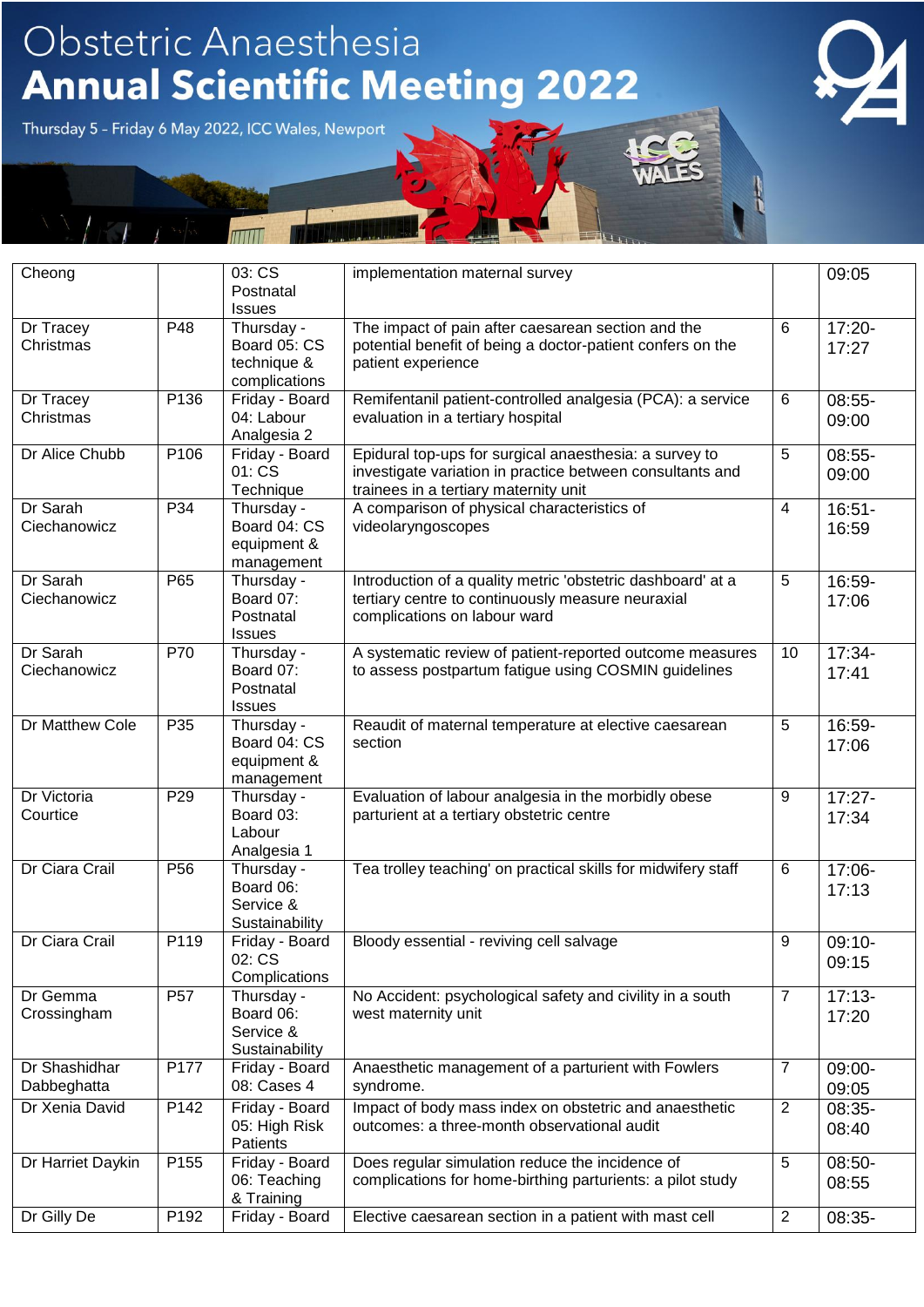| Loughrey                 |                  | 10: Cases 6                                                | activation syndrome.                                                                                                                                     |                | 08:40              |
|--------------------------|------------------|------------------------------------------------------------|----------------------------------------------------------------------------------------------------------------------------------------------------------|----------------|--------------------|
| Dr Gillian de<br>Loughry | P179             | Friday - Board<br>08: Cases 4                              | Anaesthetic considerations of obstetric patient with Stickler<br>Syndrome: a case report                                                                 | 9              | $09:10-$<br>09:15  |
| Dr Anjalee De<br>Silva   | P197             | Friday - Board<br>10: Cases 6                              | Management of an obstetric patient with paroxysmal<br>tachyarrhythmia                                                                                    | $\overline{7}$ | 09:00-<br>09:05    |
| Dr Matthew Devlin        | P <sub>152</sub> | Friday - Board<br>06: Teaching<br>& Training               | Learning through challenges: a near peer teaching<br>approach for UK anaesthetic trainees                                                                | $\overline{2}$ | 08:35-<br>08:40    |
| Dr Sarah Dolling         | P33              | Thursday -<br>Board 04: CS<br>equipment &<br>management    | Experience of managing abnormally invasive placenta over<br>an eight year period in a UK centre                                                          | 3              | 16:44-<br>16:51    |
| Dr Hannah Dudhill        | P11              | Thursday -<br>Board 02:<br>Covid-19                        | Improving COVID-19 vaccine uptake in pregnant women: a<br>local quality improvement project                                                              | $\mathbf 1$    | 16:30-<br>16:37    |
| Dr Hannah Dudhill        | P66              | Thursday -<br>Board 07:<br>Postnatal<br><b>Issues</b>      | Improving review and follow-up of post-dural puncture<br>headaches at Nottingham University Hospitals                                                    | 6              | 17:06-<br>17:13    |
| Dr Ahmed<br>Elfaioumy    | P69              | Thursday -<br>Board 07:<br>Postnatal<br><b>Issues</b>      | Peripartum hyponatraemia audit in labour ward                                                                                                            | 9              | $17:27 -$<br>17:34 |
| Dr Muhammed<br>Elkhyat   | P148             | Friday - Board<br>05: High Risk<br>Patients                | Pregnancy and COVID 19: a case series at Royal Derby<br>Hospital                                                                                         | 8              | 09:05-<br>09:10    |
| Dr Reena Ellis           | P44              | Thursday -<br>Board 05: CS<br>technique &<br>complications | Forty years later: a comparison of changes in obstetric<br>theatre case load at a single centre                                                          | 3              | $16:51 -$<br>16:59 |
| Dr Alison Fahey          | P131             | Friday - Board<br>04: Labour<br>Analgesia 2                | Analgesia for labour in the Republic of Ireland - changes in<br>practice over a decade; 2011-2021                                                        | 1              | 08:30-<br>08:35    |
| Dr Cassandra<br>Ferguson | P <sub>2</sub>   | Thursday -<br>Board 01: Pick<br>of Posters                 | Development of a tool to guide the immediate management<br>and escalation of care of the pregnant or recently pregnant<br>patient in non-obstetric areas | $\overline{2}$ | 16:37-<br>16:44    |
| Dr James Fletcher        | P147             | Friday - Board<br>05: High Risk<br>Patients                | Maternal, anaesthetic and neonatal outcomes for<br>parturients with ischaemic heart disease.                                                             | $\overline{7}$ | 09:00-<br>09:05    |
| Dr Eve Foley             | P167             | Friday - Board<br>07: Clinical<br>Governance               | Digitalising patient information in obstetric anaesthesia<br>during the COVID-19 pandemic                                                                | 6              | 09:00-<br>09:05    |
| Dr Eve Foley             | P <sub>150</sub> | Friday - Board<br>05: High Risk<br>Patients                | Anaesthetic care of women with obesity in pregnancy                                                                                                      | 10             | $09:15-$<br>09:20  |
| Dr Sophie<br>Foreman     | P111             | Friday - Board<br>02: CS<br>Complications                  | Postoperative nausea and vomiting in obstetrics: an<br>ongoing challenge                                                                                 | $\mathbf{1}$   | 08:30-<br>08:35    |
| Dr Jack<br>Galsworthy    | P60              | Thursday -<br>Board 06:<br>Service &<br>Sustainability     | The environmental impact of labour analgesia - what do<br>patients think?                                                                                | 9              | $17:34-$<br>17:41  |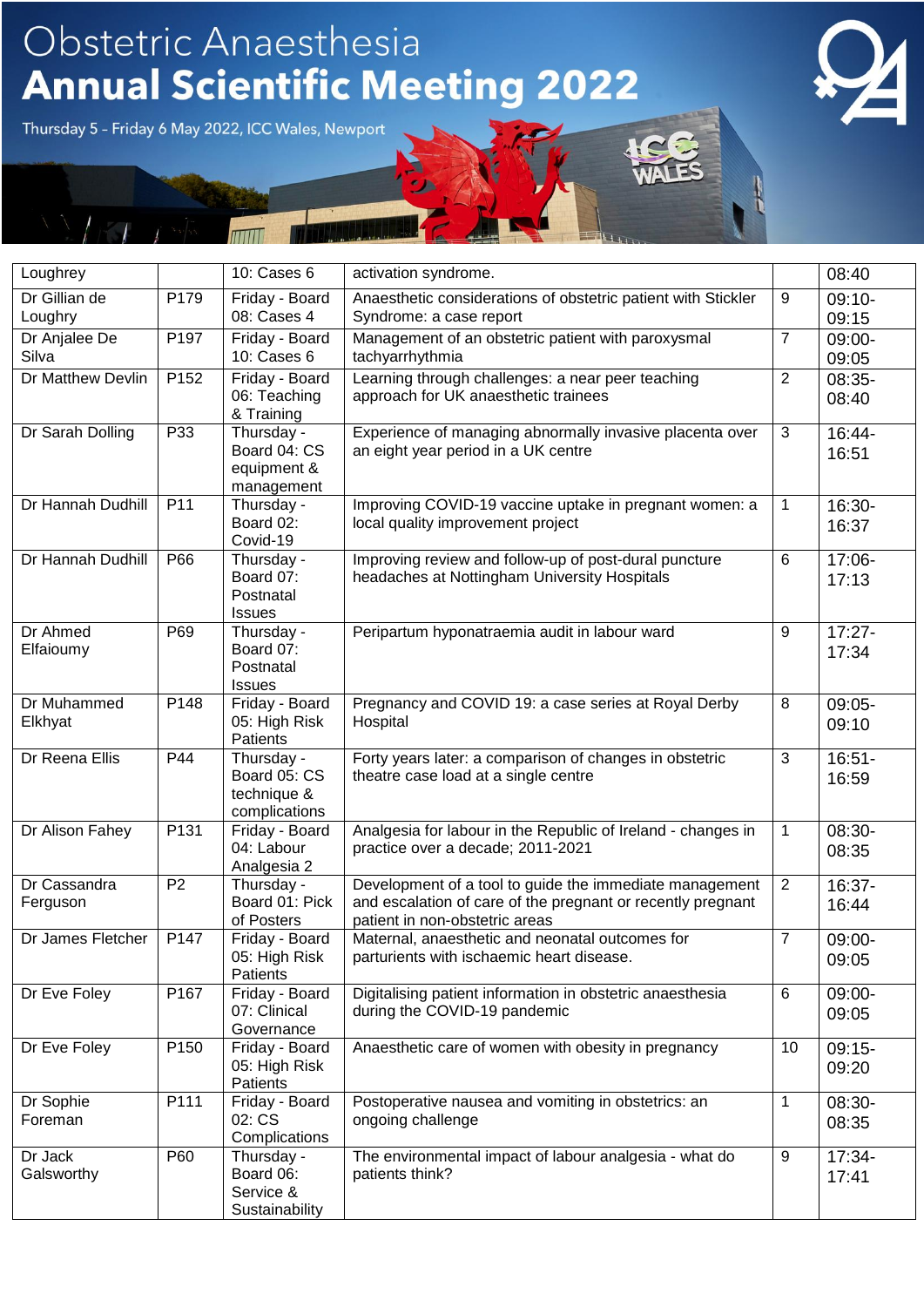| Dr Naomi<br>Gostelow      | P124            | Friday - Board<br>03: CS<br>Postnatal<br><b>Issues</b>     | Analgesia post caesarean section: a fifth local re-audit of<br>obstetric anaesthetic service and implementation of<br>PROSPECT guidelines                   | $\overline{4}$ | $08:45-$<br>08:50  |
|---------------------------|-----------------|------------------------------------------------------------|-------------------------------------------------------------------------------------------------------------------------------------------------------------|----------------|--------------------|
| Dr Naomi<br>Gostelow      | P125            | Friday - Board<br>03: CS<br>Postnatal<br><b>Issues</b>     | Analgesia post caesarean section: a local service<br>evaluation comparing intrathecal and epidural diamorphine<br>and fentanyl                              | 5              | 08:50-<br>08:55    |
| Dr Emily Gott             | P95             | Thursday -<br>Board 10:<br>Cases 3                         | Atrial myxoma in pregnancy: a case report                                                                                                                   | 5              | 16:59-<br>17:06    |
| Dr Mithila<br>Govindaraju | P <sub>19</sub> | Thursday -<br>Board 02:<br>Covid-19                        | Project on regional to general anaesthesia conversion rate<br>in obstetric anaesthesia and the implication of COVID<br>pandemic, a three year data analysis | 9              | $17:27 -$<br>17:34 |
| Dr Suzanne<br>Grenfell    | P168            | Friday - Board<br>07: Clinical<br>Governance               | ExACT Obs - Exeter Anaesthetic Critical incident Training<br>in Obstetrics                                                                                  | $\overline{7}$ | $09:05 -$<br>09:10 |
| Dr Huw Griffiths          | P83             | Thursday -<br>Board 09:<br>Cases 2                         | COL4A1 mutation - the new kid on the block                                                                                                                  | 3              | $16:44-$<br>16:51  |
| Dr Huw Griffiths          | P90             | Thursday -<br>Board 09:<br>Cases 2                         | Idiopathic transverse myelitis - an anaesthetic conundrum<br>on labour ward                                                                                 | 10             | 17:34-<br>17:41    |
| Dr Georgia<br>Halladay    | P126            | Friday - Board<br>03: CS<br>Postnatal<br><b>Issues</b>     | The effect of intrathecal diamorphine compared to<br>intrathecal fentanyl on postoperative analgesia for elective<br>caesarean section                      | 6              | $08:55-$<br>09:00  |
| Dr Lucy Halliday          | P <sub>22</sub> | Thursday -<br>Board 03:<br>Labour<br>Analgesia 1           | Comparison of ultra-low, low and high concentration local<br>anaesthetic for labour epidural analgesia: A systematic<br>review and network meta-analysis    | $\overline{2}$ | 16:37-<br>16:44    |
| Dr Lucy Halliday          | P139            | Friday - Board<br>04: Labour<br>Analgesia 2                | Epidural analgesia in Scotland - a survey of current practice                                                                                               | 9              | $09:10-$<br>09:15  |
| Dr Kate Harding           | P143            | Friday - Board<br>05: High Risk<br>Patients                | Changes to body mass index and its recording following<br>COVID-19 lockdown cessation in Wales on delivery suite                                            | 3              | 08:40-<br>08:45    |
| Dr Andrew Harper          | P42             | Thursday -<br>Board 05: CS<br>technique &<br>complications | Unsuccessful conversion of epidural analgesia to epidural<br>anaesthesia in obstetric patients                                                              | $\mathbf 1$    | 16:37-<br>16:44    |
| Dr Kathryn Harper         | P89             | Thursday -<br>Board 09:<br>Cases 2                         | Management of refractory thrombotic thrombocytopenic<br>purpura presenting in the pregnancy: a case report                                                  | 9              | $17:27 -$<br>17:34 |
| Dr Kathryn Harper         | P30             | Thursday -<br>Board 03:<br>Labour<br>Analgesia 1           | Obtaining informed consent for a labour epidural; should we<br>discuss remifentanil patient controlled analgesia?                                           | 10             | 17:34-<br>17:41    |
| Dr Kathryn Harper         | P170            | Friday - Board<br>07: Clinical<br>Governance               | Does current anaesthetic documentation in our maternity<br>High Dependency Unit (HDU) sufficiently reflect the level of<br>clinical service?                | 8              | $09:15-$<br>09:20  |
| Dr Stephanie<br>Harris    | P129            | Friday - Board<br>03: CS<br>Postnatal                      | An analysis of peri-operative pain management in women<br>undergoing caesarean section                                                                      | 9              | $09:10-$<br>09:15  |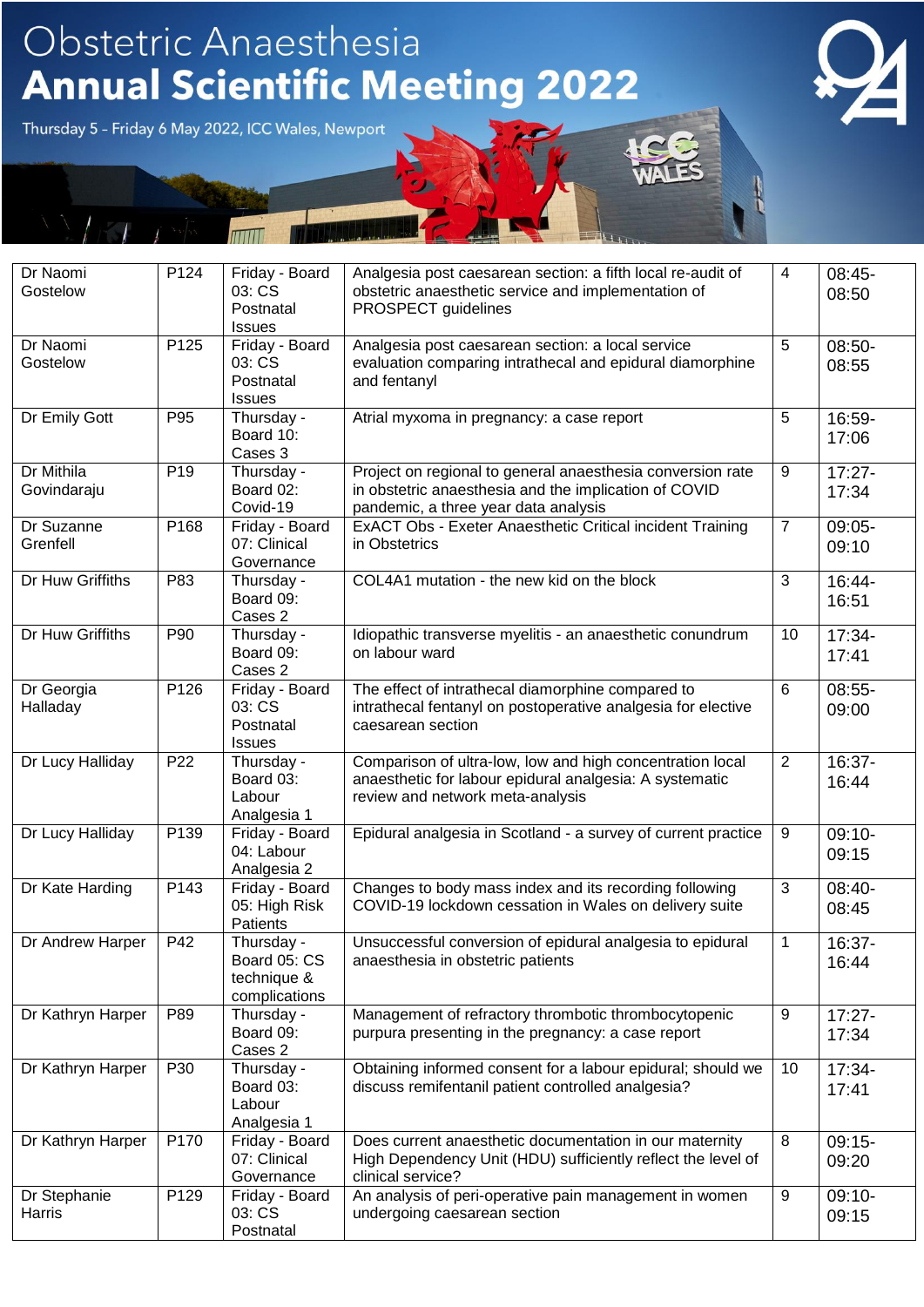|                          |                  | <b>Issues</b>                                         |                                                                                                                                                             |                |                    |
|--------------------------|------------------|-------------------------------------------------------|-------------------------------------------------------------------------------------------------------------------------------------------------------------|----------------|--------------------|
| Dr Sally Harrison        | P81              | Thursday -<br>Board 09:<br>Cases 2                    | Anaesthetic challenges of decompensated cirrhosis &<br>COVID in emergency caesarean section                                                                 | 1              | 16:30-<br>16:37    |
| Dr Matthew Heald         | P94              | Thursday -<br>Board 10:<br>Cases 3                    | Tachypnoea and COVID-19 infection: Cause and effect?                                                                                                        | $\overline{4}$ | $16:51-$<br>16:59  |
| Dr Daniel Helme          | P109             | Friday - Board<br>01: CS<br>Technique                 | Separating elective and emergency streams - the benefit of<br>centralisation of our maternity services at Aneurin Bevan<br>University Health Board (ABUHB)  | 8              | $09:10-$<br>09:15  |
| Dr Katrina<br>Henderson  | P196             | Friday - Board<br>10: Cases 6                         | A cerebral confusion; spontaneous subarachnoid<br>haemorrhage in labour                                                                                     | 6              | $08:55-$<br>09:00  |
| Dr Kimberley<br>Hoyland  | P <sub>1</sub>   | Thursday -<br>Board 01: Pick<br>of Posters            | Alexa, what's an epidural?' An intelligent virtual assistant<br>prototype for delivering anaesthetic information to patients                                | 1              | 16:30-<br>16:37    |
| Dr Kimberley<br>Hoyland  | P151             | Friday - Board<br>06: Teaching<br>& Training          | How low (and far) would you go?": The speed and accuracy<br>of identifying intervertebral level and depth to epidural<br>space in novices, using ultrasound | $\mathbf 1$    | 08:30-<br>08:35    |
| Dr Kimberley<br>Hoyland  | P102             | Friday - Board<br>01: CS<br>Technique                 | Ouch! A guide to managing intra-operative pain during<br>caesarean section                                                                                  | 1              | 08:35-<br>08:40    |
| Dr Kimberley<br>Hoyland  | P174             | Friday - Board<br>08: Cases 4                         | "Genetic double jeopardy" - a patient with Stickler<br>syndrome and haemophilia B carrier                                                                   | 4              | 08:45-<br>08:50    |
| Dr Kimberley<br>Hoyland  | P156             | Friday - Board<br>06: Teaching<br>& Training          | The role of a logbook in demonstrating competence in pre-<br>procedural ultrasound for central neuraxial block                                              | 6              | $08:55-$<br>09:00  |
| Dr Kimberley<br>Hoyland  | P120             | Friday - Board<br>02: CS<br>Complications             | Ergonomics in the interventional radiology operating theatre<br>for placenta accreta management                                                             | 10             | $09:15-$<br>09:20  |
| Dr Sarah Hudson          | P61              | Thursday -<br>Board 07:<br>Postnatal<br><b>Issues</b> | Women's experience of information regarding analgesia<br>and anaesthesia prior to and during delivery                                                       | 1              | 16:30-<br>16:37    |
| Dr Eleanor<br>Humphry    | P117             | Friday - Board<br>02: CS<br>Complications             | Improving communication during major obstetric<br>haemorrhage                                                                                               | $\overline{7}$ | 09:00-<br>09:05    |
| Dr Shaan Hyder           | P159             | Friday - Board<br>06: Teaching<br>& Training          | A quality improvement project looking at the use of tea<br>trolley teaching on a busy labour ward                                                           | 9              | $09:10-$<br>09:15  |
| Dr Asantha<br>Jayaweera  | P <sub>195</sub> | Friday - Board<br>10: Cases 6                         | Management of spontaneous intracranial hypotension in<br>pregnancy: a case series                                                                           | $\sqrt{5}$     | 08:50-<br>08:55    |
| Dr Samantha<br>Jayaweera | P99              | Thursday -<br>Board 10:<br>Cases 3                    | Anaesthetic management of a parturient with advanced<br>cryptogenic liver cirrhosis                                                                         | 9              | $17:27 -$<br>17:34 |
| Dr Samantha<br>Jayaweera | P <sub>190</sub> | Friday - Board<br>09: Cases 5                         | The anaesthetic management of a parturient with vascular<br>ehlers danlos syndrome                                                                          | 9              | $09:15-$<br>09:20  |
| Dr Sarah John            | P115             | Friday - Board<br>02: CS<br>Complications             | Optimising obstetric care in high BMI patients - should we<br>offer elective caesarean sections based on BMI?                                               | 5              | 08:50-<br>08:55    |
| Dr Michael<br>Johnston   | P171             | Friday - Board<br>08: Cases 4                         | Anaesthesia for the obstetric patient with Ehlers Danlos<br>Syndrome.                                                                                       | 1              | 08:30-<br>08:35    |
| Dr David Jones           | P108             | Friday - Board                                        | A survey of healthcare professionals' understanding of the                                                                                                  | $\overline{7}$ | 09:05-             |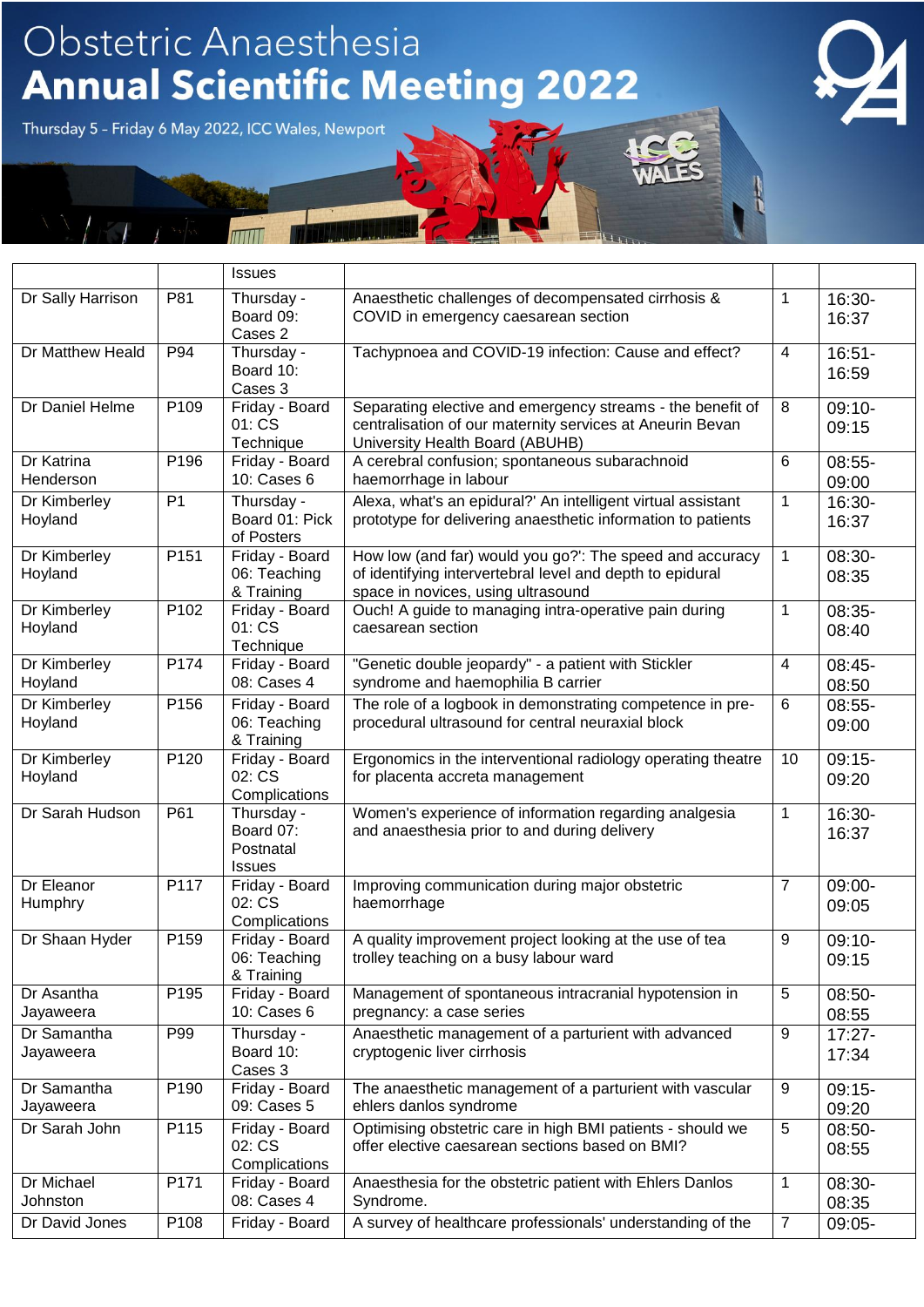|                          |                 | 01: CS<br>Technique                                     | obstetric failed intubation guidelines                                                                                                               |                | 09:10             |
|--------------------------|-----------------|---------------------------------------------------------|------------------------------------------------------------------------------------------------------------------------------------------------------|----------------|-------------------|
| Dr Payal Kajekar         | P149            | Friday - Board<br>05: High Risk<br>Patients             | Impact of Covid-19 on maternity and anaesthetic services:<br>a one-year survey                                                                       | 9              | $09:10-$<br>09:15 |
| Dr Aoife Kelly           | P62             | Thursday -<br>Board 07:<br>Postnatal<br><b>Issues</b>   | Validating the accuracy of automated data extraction for an<br>obstetric anaesthetic dataset: a single centre quality<br>improvement project         | 2              | 16:37-<br>16:44   |
| Dr Aoife Kelly           | P <sub>23</sub> | Thursday -<br>Board 03:<br>Labour<br>Analgesia 1        | Neonatal Outcome and Epidural Hyperthermia (NOEH): an<br>interim analysis of secondary outcomes                                                      | $\mathbf{3}$   | 16:44-<br>16:51   |
| Dr Emily Kidd            | P40             | Thursday -<br>Board 04: CS<br>equipment &<br>management | "What did you say?": noise reduction project in a Scottish<br>obstetric theatre                                                                      | 10             | 17:34-<br>17:41   |
| Dr Samuel King           | P93             | Thursday -<br>Board 10:<br>Cases 3                      | Starvation ketosis in pregnancy                                                                                                                      | 3              | 16:44-<br>16:51   |
| Dr Charlotte<br>Kingsley | P92             | Thursday -<br>Board 10:<br>Cases 3                      | A maternal assisted caesarean section: planning for a new<br>era in patient choice                                                                   | 2              | 16:37-<br>16:44   |
| Dr Claire Knapp          | P27             | Thursday -<br>Board 03:<br>Labour<br>Analgesia 1        | Haemodynamic stability of remifentanil patient-controlled<br>analgesia during labour in parturients with cardiac disease                             | $\overline{7}$ | $17:13-$<br>17:20 |
| Dr Joanna Lau            | P166            | Friday - Board<br>07: Clinical<br>Governance            | Consent in obstetric anaesthesia                                                                                                                     | 5              | 08:55-<br>09:00   |
| Dr Cara Lewis            | P7              | Thursday -<br>Board 01: Pick<br>of Posters              | Elective caesarean section risk rating: a quality<br>improvement project                                                                             | $\overline{7}$ | $17:13-$<br>17:20 |
| Dr Kerry Litchfield      | P <sub>6</sub>  | Thursday -<br>Board 01: Pick<br>of Posters              | Ferritin as a screening tool for iron deficiency in pregnancy -<br>the tip of the iceberg                                                            | 6              | 17:06-<br>17:13   |
| Dr Lucie Litvack         | P <sub>25</sub> | Thursday -<br>Board 03:<br>Labour<br>Analgesia 1        | Improving epidural consent: an evaluation of current<br>practice                                                                                     | 5              | $16:59-$<br>17:06 |
| Dr Saoirse Lyons         | P97             | Thursday -<br>Board 10:<br>Cases 3                      | Dynamic tracheal obstruction in late pregnancy: a unique<br>presentation                                                                             | $\overline{7}$ | $17:13-$<br>17:20 |
| Dr Cairn<br>MacFarlane   | P <sub>12</sub> | Thursday -<br>Board 02:<br>Covid-19                     | A digital future in antenatal education-unintentional benefits<br>from a pandemic                                                                    | $\overline{2}$ | 16:37-<br>16:44   |
| Dr Kay Anne Mak          | P36             | Thursday -<br>Board 04: CS<br>equipment &<br>management | Retrospective cross sectional analysis of laryngoscope<br>influence on intubation speed and attempts in general<br>anaesthesia for caesarean section | $\,6\,$        | 17:06-<br>17:13   |
| Dr Kay Anne Mak          | P <sub>8</sub>  | Thursday -<br>Board 01: Pick<br>of Posters              | High-flow nasal oxygenation during induction of general<br>anaesthesia in obstetric patients: a systematic review                                    | 8              | 17:20-<br>17:27   |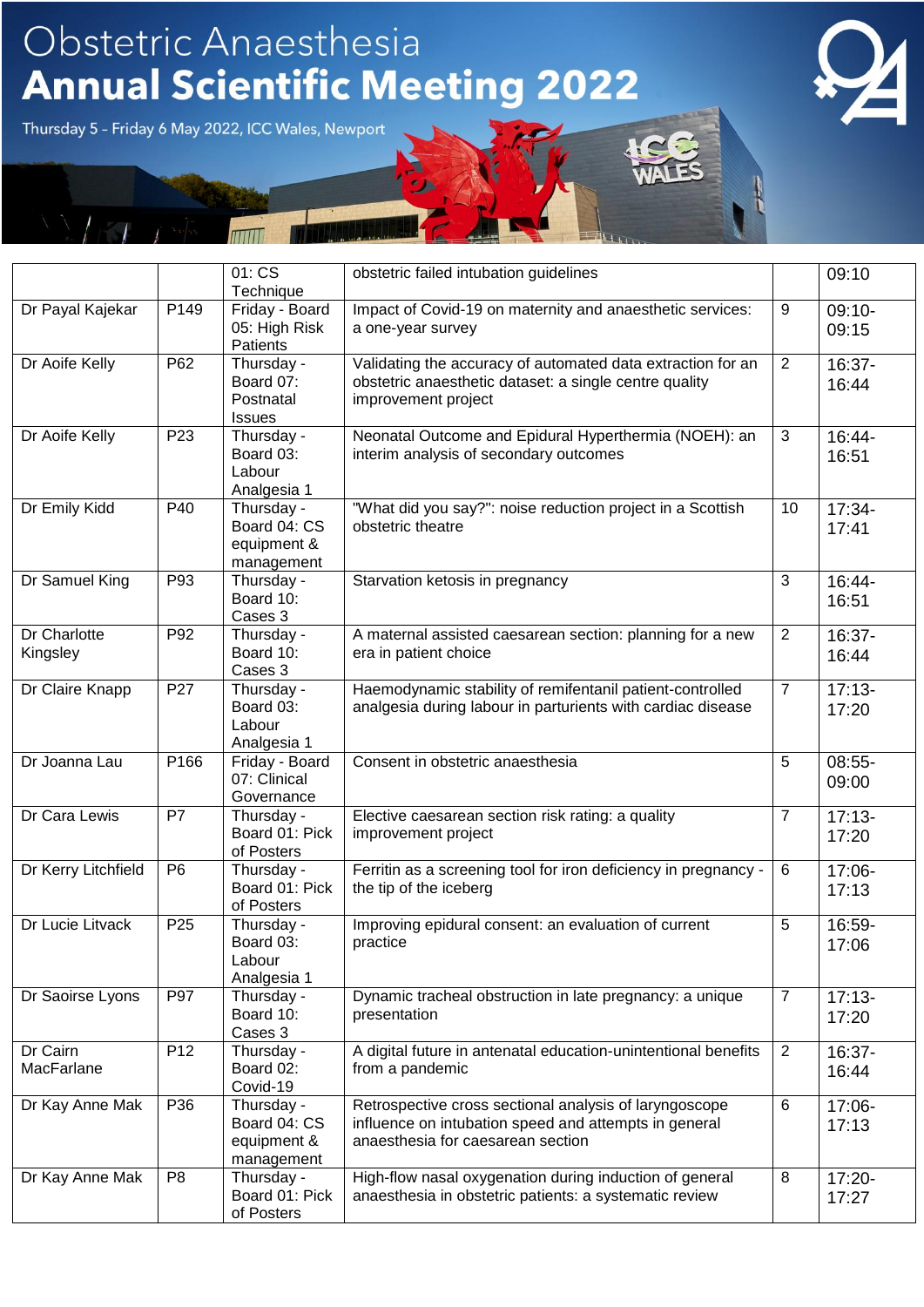| Dr Kay Anne Mak             | P158             | Friday - Board                                             | Utilisation of pre-procedural spinal ultrasonography on                                                                                                   | 8              | 09:05-             |
|-----------------------------|------------------|------------------------------------------------------------|-----------------------------------------------------------------------------------------------------------------------------------------------------------|----------------|--------------------|
|                             |                  | 06: Teaching<br>& Training                                 | labour ward                                                                                                                                               |                | 09:10              |
| Dr Kaushik<br>Makam         | P18              | Thursday -<br>Board 02:<br>Covid-19                        | Evaluating the impact of intrathecal morphine during the<br>COVID pandemic on category 4 caesarean delivery with<br>respect to enhanced recovery outcomes | 8              | $17:20 -$<br>17:27 |
| Dr Rupert Malbon-<br>Harris | P <sub>24</sub>  | Thursday -<br>Board 03:<br>Labour<br>Analgesia 1           | Escalating dose protocol for remifentanil patient-controlled<br>analgesia in labour: an audit of outcomes and patient<br>satisfaction                     | $\overline{4}$ | $16:51-$<br>16:59  |
| Dr Thomas<br>Markey         | P72              | Thursday -<br>Board 08:<br>Cases 1                         | Accidental oral administration of Monsel's solution during<br>caesarean delivery                                                                          | $\overline{2}$ | 16:37-<br>16:44    |
| Dr Lizzie Maronge           | P <sub>9</sub>   | Thursday -<br>Board 01: Pick<br>of Posters                 | An observational study into the normal TEG6s values in<br>term pregnant women undergoing elective caesarean<br>section                                    | 9              | $17:27 -$<br>17:34 |
| Dr Helen Marshall           | P78              | Thursday -<br>Board 08:<br>Cases 1                         | Use of high-flow nasal oxygen to facilitate optimal surgical<br>conditions in the management of idiopathic subglottic<br>stenosis during third trimester  | 8              | 17:20-<br>17:27    |
| Dr Alexandra<br>Matheson    | P <sub>130</sub> | Friday - Board<br>03: CS<br>Postnatal<br><b>Issues</b>     | Morphine PCA use after CS under general anaesthetic: a<br>review of practice                                                                              | 10             | $09:15-$<br>09:20  |
| Dr Aine McCarthy            | P <sub>26</sub>  | Thursday -<br>Board 03:<br>Labour<br>Analgesia 1           | Development of a neurological assessment pathway for<br>obstetric neuraxial analgesia                                                                     | 6              | 17:06-<br>17:13    |
| Dr Claire McCaul            | P194             | Friday - Board<br>10: Cases 6                              | Lightning strikes thrice                                                                                                                                  | $\overline{4}$ | 08:45-<br>08:50    |
| Dr Catherine<br>McGlennan   | P <sub>17</sub>  | Thursday -<br>Board 02:<br>Covid-19                        | Post-dural puncture headache: data from a UK tertiary<br>centre 2018-2021 and the effect of the SARS-CoV-2<br>pandemic                                    | $\overline{7}$ | $17:13-$<br>17:20  |
| Dr Hamish McKay             | P76              | Thursday -<br>Board 08:<br>Cases 1                         | Facilitating emergency caesarean delivery using continuous<br>positive airway pressure in a Covid-19 positive patient                                     | $\,6\,$        | 17:06-<br>17:13    |
| Dr Hamish McKay             | P49              | Thursday -<br>Board 05: CS<br>technique &<br>complications | Post-operative caesarean section pain and analgesia<br>following neuraxial anaesthesia                                                                    | $\overline{7}$ | $17:27 -$<br>17:34 |
| Dr Ankita Miglani           | P68              | Thursday -<br>Board 07:<br>Postnatal<br><b>Issues</b>      | An audit of compliance with post-dural puncture headache<br>guidelines of Obstetric Anaesthetists' Association on patient<br>follow-up                    | 8              | 17:20-<br>17:27    |
| Dr Mary Molloy              | P132             | Friday - Board<br>04: Labour<br>Analgesia 2                | Improving safety in management of labour analgesia with<br>intrathecal catheter after accidental dural puncture                                           | 2              | 08:35-<br>08:40    |
| Dr Phill Molloy             | P38              | Thursday -<br>Board 04: CS<br>equipment &<br>management    | Creation of a hybrid difficult airway and intubation trolley                                                                                              | 8              | 17:20-<br>17:27    |
| Dr Andrew Moore             | P80              | Thursday -<br>Board 08:<br>Cases 1                         | Use of vaginal cell salvage in an unusual case of<br>abnormally invasive placenta                                                                         | 10             | 17:34-<br>17:41    |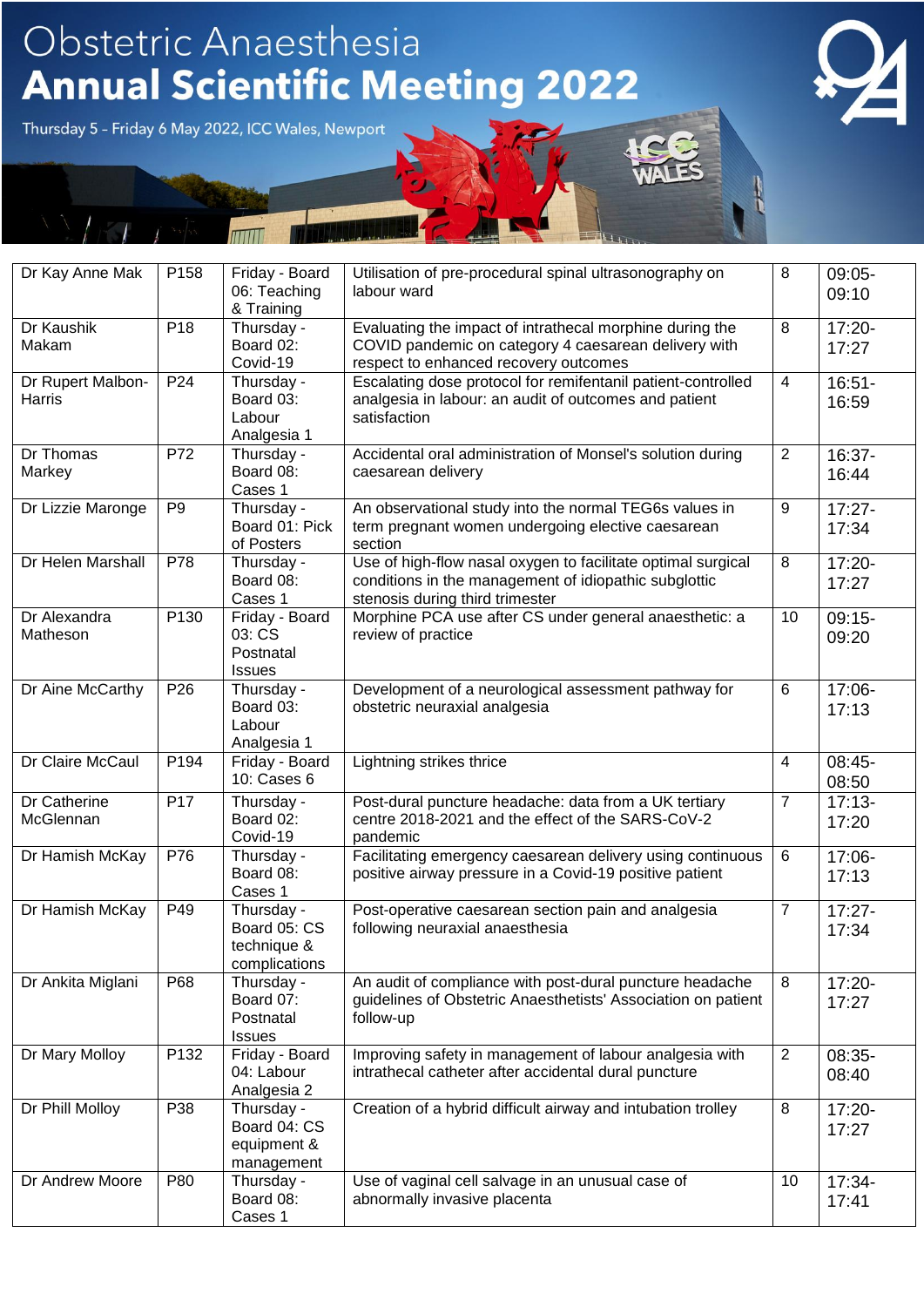| Dr Deborah Moore         | P191            | Friday - Board<br>10: Cases 6                              | Cerebral venous thrombosis in pregnancy after spinal and<br>epidural blood patch dural puncture                                                            | $\mathbf{1}$            | 08:30-<br>08:35    |
|--------------------------|-----------------|------------------------------------------------------------|------------------------------------------------------------------------------------------------------------------------------------------------------------|-------------------------|--------------------|
| Dr Holly Moxon           | P144            | Friday - Board<br>05: High Risk<br>Patients                | Peripartum and delivery outcomes for parturients with class<br>III obesity in a tertiary obstetric unit                                                    | $\overline{4}$          | 08:45-<br>08:50    |
| Dr Pawan<br>Nanjangud    | P107            | Friday - Board<br>01: CS<br>Technique                      | Survey on practice of epidural top-up for caesarean section<br>among anaesthesiologists                                                                    | 6                       | 09:00-<br>09:05    |
| Dr Frances Ng            | P165            | Friday - Board<br>07: Clinical<br>Governance               | Pain relief during labour: a quality improvement project to<br>enhance informed consent                                                                    | $\overline{\mathbf{4}}$ | 08:50-<br>08:55    |
| Dr Sam Nugent            | P <sub>3</sub>  | Thursday -<br>Board 01: Pick<br>of Posters                 | Every drop counts; comparing methods for measured and<br>estimated blood loss in obstetric theatres                                                        | $\mathfrak{S}$          | 16:44-<br>16:51    |
| Dr Mary O'Brien          | P96             | Thursday -<br>Board 10:<br>Cases 3                         | Multidisciplinary management of a patient with super-<br>morbid obesity, including the use of dural puncture epidural<br>(DPE) for labour                  | $6\phantom{1}6$         | 17:06-<br>17:13    |
| Dr James<br>O'Carroll    | P63             | Thursday -<br>Board 07:<br>Postnatal<br><b>Issues</b>      | A multicentre evaluation of quality of recovery following<br>caesarean delivery                                                                            | $\overline{3}$          | 16:44-<br>16:51    |
| Dr James<br>O'Carroll    | P67             | Thursday -<br>Board 07:<br>Postnatal<br><b>Issues</b>      | Obstetric services during the Covid-19 pandemic: a national<br>survey of standards of care                                                                 | $\overline{7}$          | $17:13-$<br>17:20  |
| Dr Charlotte Oliver      | P <sub>52</sub> | Thursday -<br>Board 06:<br>Service &<br>Sustainability     | Quantifying the carbon footprint of labour analgesia in our<br>unit: a service evaluation                                                                  | 2                       | 16:37-<br>16:44    |
| Dr Mai O'Sullivan        | P39             | Thursday -<br>Board 04: CS<br>equipment &<br>management    | Simulating high-fidelity emergency front-of-neck access:<br>training in an obstetric setting                                                               | $\boldsymbol{9}$        | $17:27 -$<br>17:34 |
| Dr Deepshikha<br>Palit   | P200            | Friday - Board<br>10: Cases 6                              | Anaesthetic management of a parturient with Klippel-<br><b>Trenaunay Syndrome</b>                                                                          | 10                      | $09:15-$<br>09:20  |
| Dr Gurkirat<br>Panesar   | P74             | Thursday -<br>Board 08:<br>Cases 1                         | The use of ROTEM to facilitate regional anaesthesia in a<br>parturient with Factor XI deficiency                                                           | $\overline{4}$          | $16:51 -$<br>16:59 |
| Dr Bashu Dev<br>Parajuli | P182            | Friday - Board<br>09: Cases 5                              | Sole epidural anaesthesia for cesarean delivery of a<br>parturient with severe mitral stenosis with embolic stroke<br>with hemiparesis.                    | $\overline{2}$          | 08:35-<br>08:40    |
| Dr Lucy Powell           | P43             | Thursday -<br>Board 05: CS<br>technique &<br>complications | Time to update the guidance? Motor block may be an<br>unreliable sign of effective epidural top-up for caesarean<br>section                                | $\overline{2}$          | 16:44-<br>16:51    |
| Dr Vidushi<br>Pradhan    | P45             | Thursday -<br>Board 05: CS<br>technique &<br>complications | Retrospective review of perioperative analgesia for<br>caesarean section comparing intrathecal morphine with<br>combined intrathecal morphine and fentanyl | $\overline{4}$          | 16:59-<br>17:06    |
| Dr Vidushi<br>Pradhan    | P98             | Thursday -<br>Board 10:<br>Cases 3                         | Propriospinal myoclonus following neuraxial anaesthesia<br>during elective caesarean section                                                               | 8                       | 17:20-<br>17:27    |
| Dr Charles Prior         | P79             | Thursday -                                                 | Cauda equina syndrome following vaginal delivery with                                                                                                      | $\boldsymbol{9}$        | $17:27 -$          |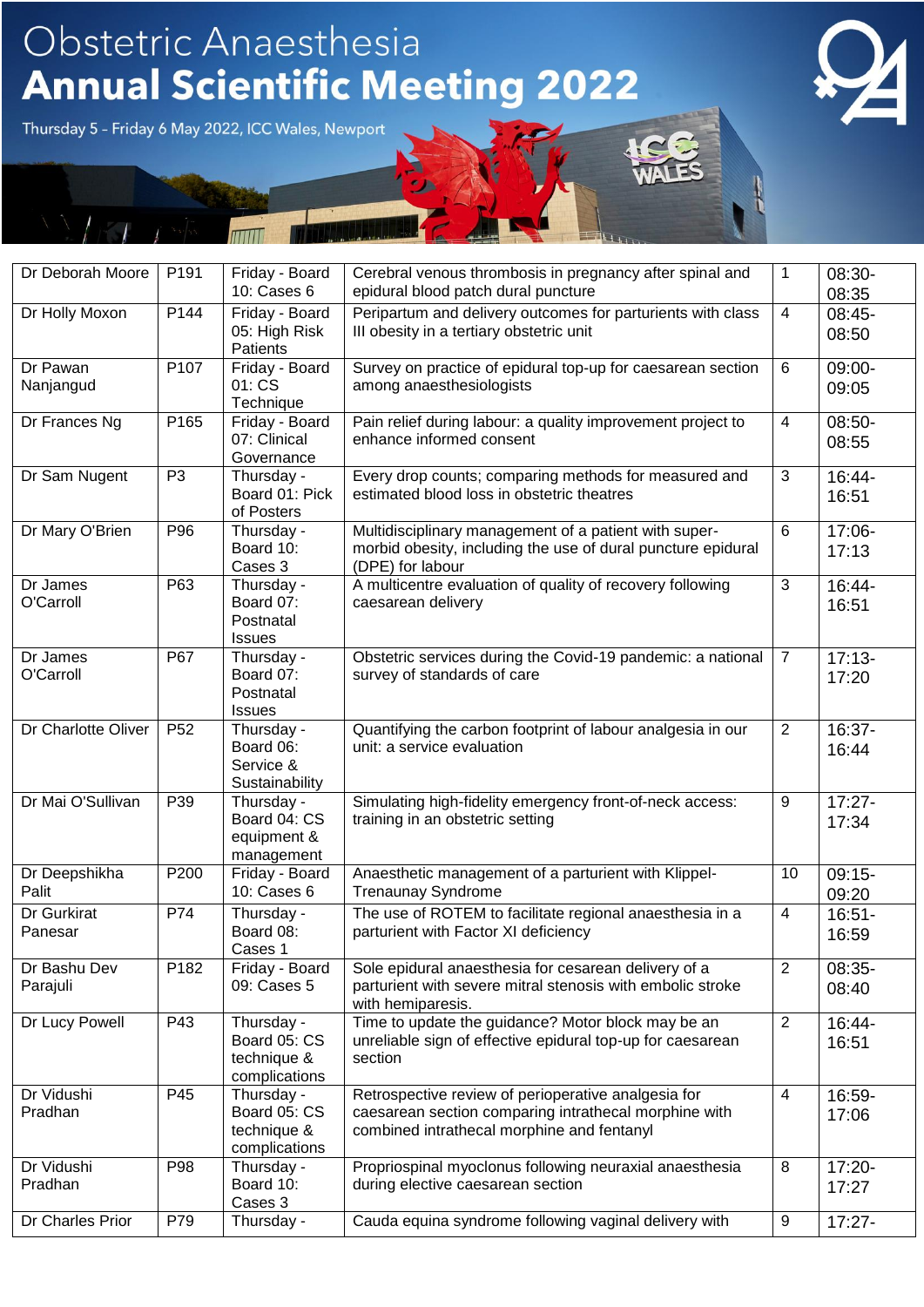|                          |                 | Board 08:<br>Cases 1                                    | labour epidural analgesia                                                                                                                          |                | 17:34             |
|--------------------------|-----------------|---------------------------------------------------------|----------------------------------------------------------------------------------------------------------------------------------------------------|----------------|-------------------|
| Dr Barbara<br>Przybysz   | P86             | Thursday -<br>Board 09:                                 | Arachnoiditis following epidural blood patch                                                                                                       | 6              | 17:06-<br>17:13   |
| Dr Nataliya<br>Pyasetska | P103            | Cases 2<br>Friday - Board<br>01: CS<br>Technique        | Intrathecal dexamethasone for arterial hypotension<br>management during spinal anaesthesia for elective<br>caesarean section                       | $\overline{2}$ | 08:40-<br>08:45   |
| Dr Seema Quasim          | P118            | Friday - Board<br>02: CS<br>Complications               | Survey evaluation of major obstetric haemorrhage protocols<br>across the UK.                                                                       | 8              | 09:05-<br>09:10   |
| Dr Nicola Raeside        | P71             | Thursday -<br>Board 08:<br>Cases 1                      | Gas induction for a severe needle-phobic parturient: are the<br>risks truly understood?                                                            | $\mathbf{1}$   | 16:30-<br>16:37   |
| Dr Sophie<br>Ragbourne   | P116            | Friday - Board<br>02: CS<br>Complications               | A quality improvement project to improve trainee<br>confidence in managing fetal head impaction at caesarean<br>section                            | 6              | 08:55-<br>09:00   |
| Dr Richard Robley        | P176            | Friday - Board<br>08: Cases 4                           | Spinal anaesthesia for EXIT procedure                                                                                                              | 6              | $08:55-$<br>09:00 |
| Dr Nikole<br>Runciman    | P184            | Friday - Board<br>09: Cases 5                           | Anaesthetic management of COVID-19 and malignant<br>hyperthermia for emergency caesarean section                                                   | 4              | 08:45-<br>08:50   |
| Dr Abhiram<br>Sahathevan | P199            | Friday - Board<br>10: Cases 6                           | Anaesthetic management for elective caesarean section in<br>a pregnant woman with Pycnodysostosis                                                  | 9              | $09:10-$<br>09:15 |
| Dr Abhiram<br>Sahathevan | P110            | Friday - Board<br>01: CS<br>Technique                   | Evaluation of patient satisfaction from telephonic<br>consultations for anaesthetic preassessment in the high-risk<br>obstetric patient population | 9              | $09:15-$<br>09:20 |
| Dr Nisha Saini           | P105            | Friday - Board<br>01: CS<br>Technique                   | General anaesthesia for elective caesarean section in a<br>tertiary centre: a two-year survey                                                      | $\overline{4}$ | 08:50-<br>08:55   |
| Dr Rachel Scale          | P77             | Thursday -<br>Board 08:<br>Cases 1                      | A case report of PVL staphylococcus aureus causing<br>necrotising fasciitis post caesarean section - beware<br>atypical septic markers             | $\overline{7}$ | $17:13-$<br>17:20 |
| Dr Rachel Scale          | P187            | Friday - Board<br>09: Cases 5                           | Total intravenous anaesthesia for caesarean delivery in<br>women with coagulopathy                                                                 | 6              | 09:00-<br>09:05   |
| Dr Rosanna<br>Seatter    | P <sub>55</sub> | Thursday -<br>Board 06:<br>Service &<br>Sustainability  | An evaluation of the perimortem caesarean section<br>pathway at Forth Valley Royal Hospital.                                                       | 5              | 16:59-<br>17:06   |
| Dr Sunil Shah            | P123            | Friday - Board<br>03: CS<br>Postnatal<br><b>Issues</b>  | Patient follow-up after obstetric anaesthetic intervention<br>during the COVID-19 pandemic lockdowns                                               | $\mathbf{3}$   | 08:40-<br>08:45   |
| Dr Sunil Shah            | P181            | Friday - Board<br>09: Cases 5                           | Emergency caesarean section under subarachnoid block in<br>a severely underweight parturient                                                       | $\mathbf{1}$   | 08:30-<br>08:35   |
| Dr Sally Ann<br>Sheehy   | P162            | Friday - Board<br>07: Clinical<br>Governance            | A review of high dependency unit admissions in a busy<br>maternity hospital                                                                        | $\mathbf{1}$   | 08:35-<br>08:40   |
| Dr Heather<br>Sheppard   | P31             | Thursday -<br>Board 04: CS<br>equipment &<br>management | Evaluating the impact of an induction checklist on<br>videolaryngoscopy use as a first line intubation device                                      | $\mathbf{1}$   | 16:30-<br>16:37   |
| Dr Heather               | P32             | Thursday -                                              | Evaluating the role of local ODP teaching sessions in                                                                                              | $\overline{2}$ | 16:37-            |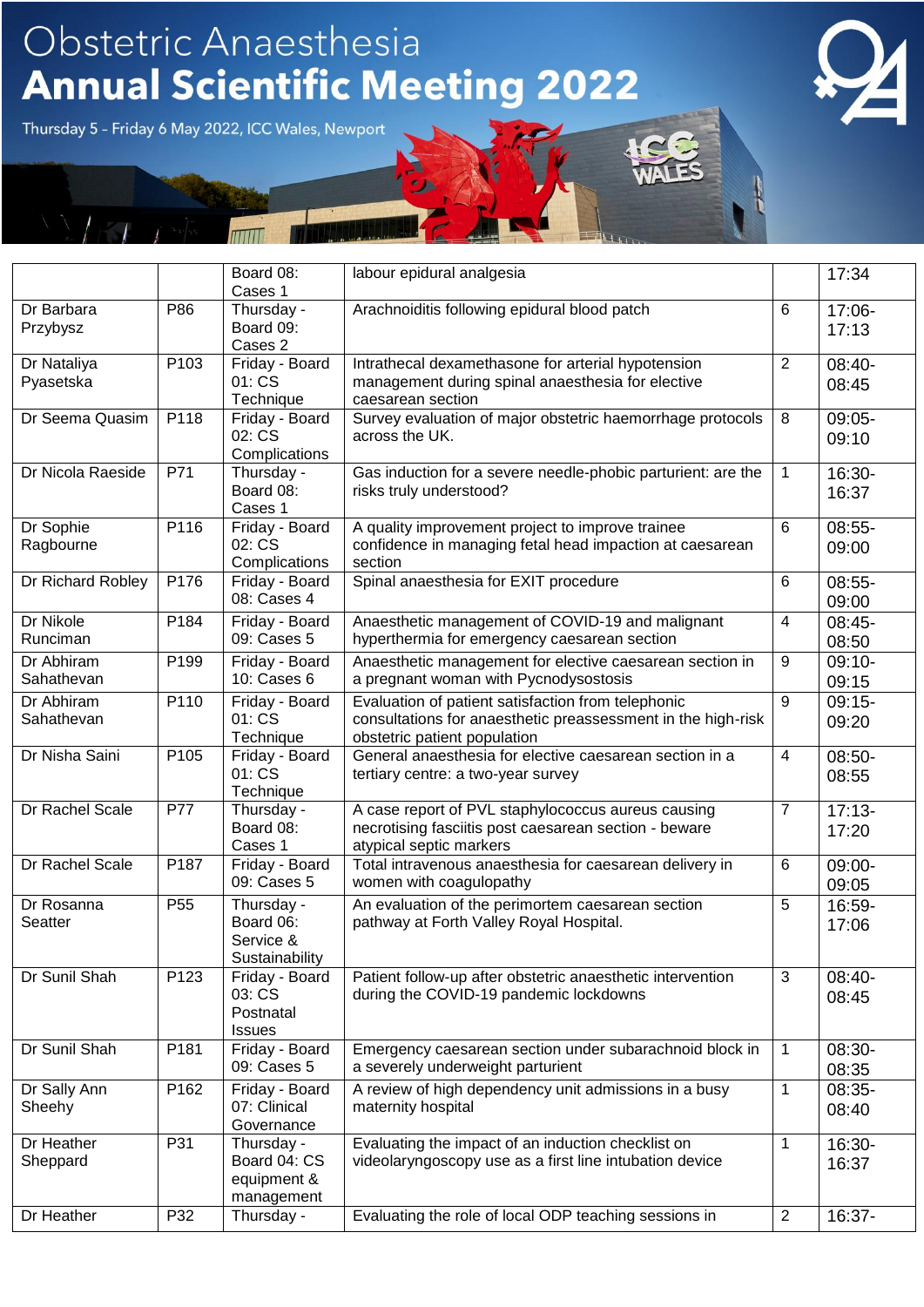

| Sheppard                |                 | Board 04: CS<br>equipment &<br>management                  | improving the provision of general anaesthesia in obstetrics                                                                                  |                | 16:44              |
|-------------------------|-----------------|------------------------------------------------------------|-----------------------------------------------------------------------------------------------------------------------------------------------|----------------|--------------------|
| Dr Matthew<br>Sherwin   | P <sub>59</sub> | Thursday -<br>Board 06:<br>Service &<br>Sustainability     | A survey investigating the awareness of maternity staff to<br>the environmental impact of Entonox                                             | 8              | $17:27 -$<br>17:34 |
| Dr Nirmal<br>Sheshagiri | P75             | Thursday -<br>Board 08:<br>Cases 1                         | Management of pregnancy and delivery of a parturient with<br>coronary artery disease and drug eluting stents.                                 | 5              | 16:59-<br>17:06    |
| Dr Aneeta Sinha         | P <sub>21</sub> | Thursday -<br>Board 03:<br>Labour<br>Analgesia 1           | A multidisciplinary safety checklist to facilitate continuous<br>fetal heart monitoring during labour epidural analgesia<br>insertion         | $\mathbf{1}$   | 16:30-<br>16:37    |
| Dr Thomas Smith         | P84             | Thursday -<br>Board 09:<br>Cases 2                         | Phaeochromocytoma: a rare cause of hypertension in<br>pregnancy                                                                               | $\overline{4}$ | $16:51 -$<br>16:59 |
| Dr N Squires            | P140            | Friday - Board<br>04: Labour<br>Analgesia 2                | Survey of anaesthetist's confidence with remifentanil<br>patient-controlled analgesia, and challenges to its use                              | 10             | $09:15-$<br>09:20  |
| Dr Kelly Sugden         | P113            | Friday - Board<br>02: CS<br>Complications                  | Reasons for delay in decision to delivery in category 1<br>caesarean section: a retrospective audit                                           | 3              | 08:40-<br>08:45    |
| Dr Shalini<br>Sundaram  | P46             | Thursday -<br>Board 05: CS<br>technique &<br>complications | The effect of standardisation of trans-layer infiltration<br>technique on patient satisfaction and pain scores following<br>caesarean section | 5              | 17:06-<br>17:13    |
| Dr Shalini<br>Sundaram  | P153            | Friday - Board<br>06: Teaching<br>& Training               | Can ultrasound lumbar spine be taught in an hour? A<br>quality improvement project to teach ultrasound for<br>neuraxial anaesthesia           | 3              | 08:40-<br>08:45    |
| Dr Laura Sweeney        | P <sub>5</sub>  | Thursday -<br>Board 01: Pick<br>of Posters                 | The application of IHO urgency categories to an obstetric<br>cohort                                                                           | 5              | 16:59-<br>17:06    |
| Dr Karim Taleb          | P178            | Friday - Board<br>08: Cases 4                              | A broken heart? Unexplained cardiac ischaemia after<br>intrauterine fetal death.                                                              | 8              | 09:05-<br>09:10    |
| Dr Sebastian<br>Tanner  | P160            | Friday - Board<br>06: Teaching<br>& Training               | A multi-disciplinary e-learning starter course - would you<br>like some salt with that?                                                       | 10             | $09:15-$<br>09:20  |
| Dr Eleanor<br>Tanqueray | P82             | Thursday -<br>Board 09:<br>Cases 2                         | Two cases of severe peripartum coagulopathy in women<br>with mild Covid-19 infection.                                                         | 2              | 16:37-<br>16:44    |
| Dr Eleanor<br>Tanqueray | P121            | Friday - Board<br>03: CS<br>Postnatal<br><b>Issues</b>     | National survey on postnatal analgesia prescribing and use<br>of self-administration regimens                                                 | $\mathbf{1}$   | 08:30-<br>08:35    |
| Dr William Turner       | P141            | Friday - Board<br>05: High Risk<br>Patients                | Obesity in pregnancy: audit into anaesthetic service<br>provision                                                                             | $\mathbf{1}$   | 08:30-<br>08:35    |
| Dr Ingrid Volikas       | P91             | Thursday -<br>Board 10:<br>Cases 3                         | Putting the 'T' in Inclusivity - improving perinatal care for<br>transgender people                                                           | $\mathbf{1}$   | 16:30-<br>16:37    |
| Dr Sarah Watson         | P37             | Thursday -<br>Board 04: CS                                 | Ten years experience of videolaryngoscopy on the labour<br>ward                                                                               | $\overline{7}$ | $17:13-$<br>17:20  |